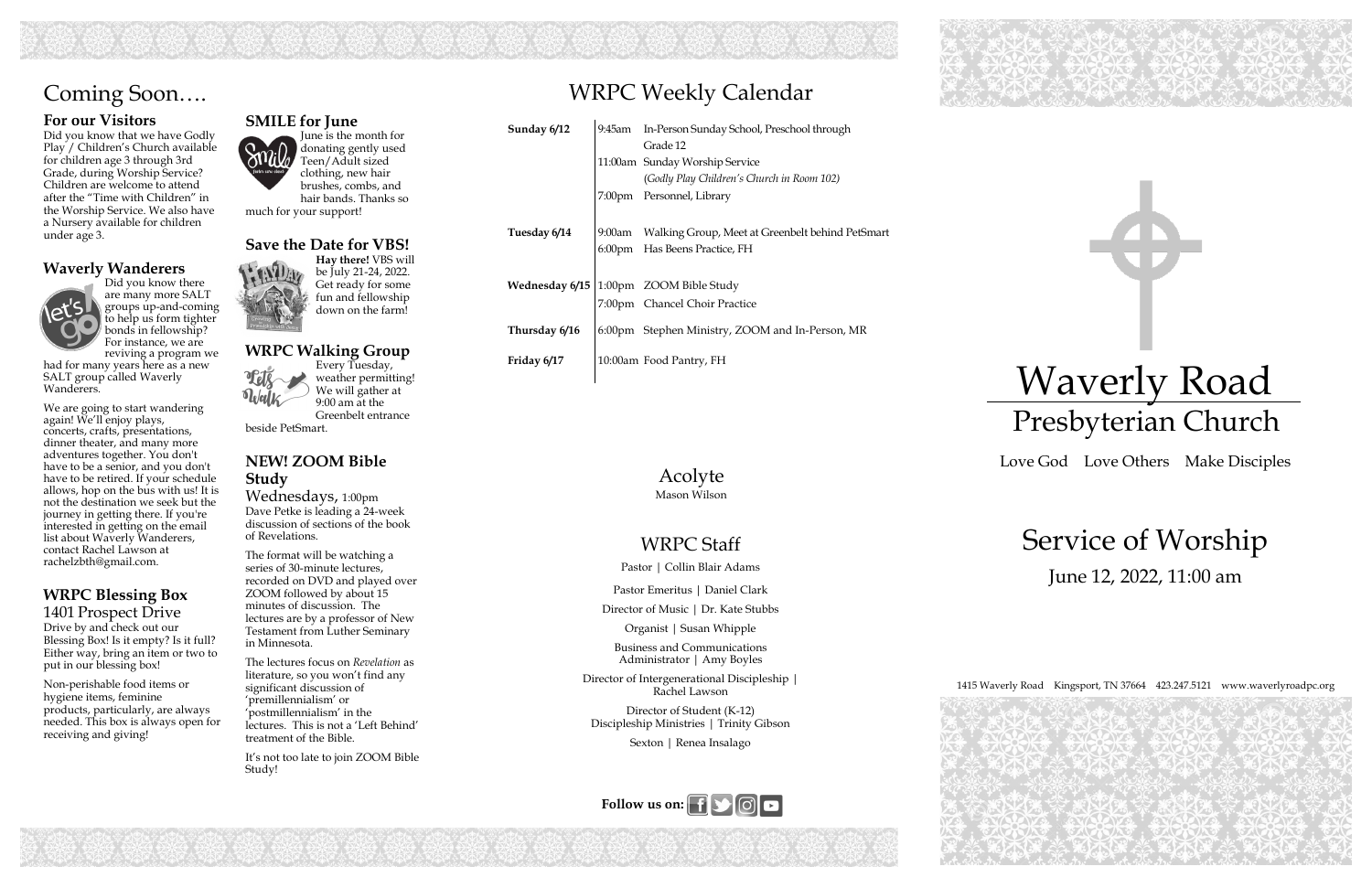**SERMON** "Wisdom and Suffering" Rev. Collin Adams

### **\*AFFIRMATION OF FAITH**

*I believe in God the Father Almighty, Maker of heaven and earth, and in Jesus Christ his only Son our Lord; who was conceived by the Holy Ghost, born of the Virgin Mary, suffered under Pontius Pilate, was crucified, dead, and buried; He descended into hell; the third day He rose again from the dead; He ascended into heaven, and sitteth on the right hand of God the Father Almighty; from thence He shall come to judge the quick and the dead. I believe in the Holy Ghost; the holy catholic Church; the communion of saints; the forgiveness of sins, the resurrection of the body; and the life everlasting. AMEN*

#### **PASTORAL PRAYER and THE LORD'S PRAYER**

*Our Father who art in heaven, hallowed be thy name. Thy kingdom come, thy will be done, on earth as it is in heaven. Give us this day our daily bread; and forgive us our debts, as we forgive our debtors; and lead us not into temptation, but deliver us from evil. For thine is the kingdom and the power and the glory forever. AMEN* 

### **MISSION MOMENT** Bree Fox

### **PRAYER OF DEDICATION**

*Holy God, you have poured out so much for us—the beauty of the world, the care of family and friends, meaningful labor, and the gift of the church. We give you thanks for these and many other gifts. Most especially, we thank you for pouring your love into our hearts through the Holy Spirit. Through these offerings, may your love spill over in glad abundance that brings relief, renewal, and hope to those in need. In Christ's name we pray. AMEN* 

**\*HYMN 757** "Today We All Are Called to Be Disciples"

**\*BENEDICTION**

**\*POSTLUDE** "Holy, Holy, Holy" Douglas E. Wagner

### **TIME OF WELCOME and ANNOUNCEMENTS**

**PRELUDE** "Jesus, Priceless Treasure" Gilbert M. Martin

**GATHERING PRAYER** Rebecca Ketchie

#### **INTROIT**

#### **CALL TO WORSHIP**

- O Holy Trinity, One God in Three Persons, *We behold in the splendor of creation your majesty and our responsibility.*
- O Holy Trinity, One God in Three Persons, *We behold in the face of Jesus Christ your divinity and our humanity*.

O Holy Trinity, One God in Three Persons, *We behold in the Spirit of truth your glory and our calling. Bound to you forever, we will ever praise your name!*

**\*HYMN 15** "All Creatures of Our God and King"

### **CALL TO CONFESSION**

*Please note the following details concerning the bulletin format: When you see bold italics, we all read aloud together. An \* invites those who are able to stand.*

## Welcome to our Visitors

This church welcomes all who come within its walls or within its influence. Whatever the reason for you being here today, we hope that you find light, peace, direction and friendship.

If you would like more information about Waverly Road Presbyterian or if you are interested in becoming a member, you can fill out one of the yellow cards placed behind the pews, contact our minister at 423.247.5121, or visit our website at www.waverlyroadpc.org.

#### **PRAYER OF CONFESSION**

*Triune God, within your own life there is mutuality, equality, and unity in diversity. Though we are made in your image, we confess that we distort the triune life. Instead of seeking mutual welfare and the common good, we seek our own gain. Instead of living in equality, justice, and respect, we construct systems that are unjust. We devise ways to elevate ourselves and others, and disrespectful thoughts, words and actions still surface in us. We allow differences to divide us and lead to brokenness.* 

*Holy God, forgive us. Restore in us, and in our life together, the divine image you intend. Make us tender in mutuality. Make us generous in equality. Make us grateful in diversity. We pray to be one with you and one another, through Jesus Christ our Lord.* 

#### *SILENT PRAYERS OF CONFESSION*

#### **ASSURANCE OF PARDON**

Friends, we are still standing in the grace of Christ. Because God's love has been poured into our hearts through the Holy Spirit, we are set free to love God and neighbor, and to work for the reconciliation of the world.

*We have peace with God through our Lord Jesus Christ. Thanks be to God!*

#### **TIME WITH CHILDREN** Trinity Gibson

*Children ages 3 years - 3rd grade may now be dismissed to attend Godly Play (Children's Church) in Room 102.* 

#### **ANTHEM** "If You Search With All Your Heart" Craig Courtney *Phyllis Wine, Soprano*

*When you seek Me, you shall find Me if you search with all your heart. (sung 4 times)*

*(refrain) For I know the plans I have for you: plans of welfare, not of evil. For I know the plans I have for you: plans of hope and a future.*

*I will bring you out of bondage to the land I have prepared. I will bring you out of bondage, I will bring you home to Me.*

*(refrain)*

*When you seek Me, you shall find Me if you search with all your heart. I will bring you out of bondage, I will bring you home to Me. I will bring you home to Me.*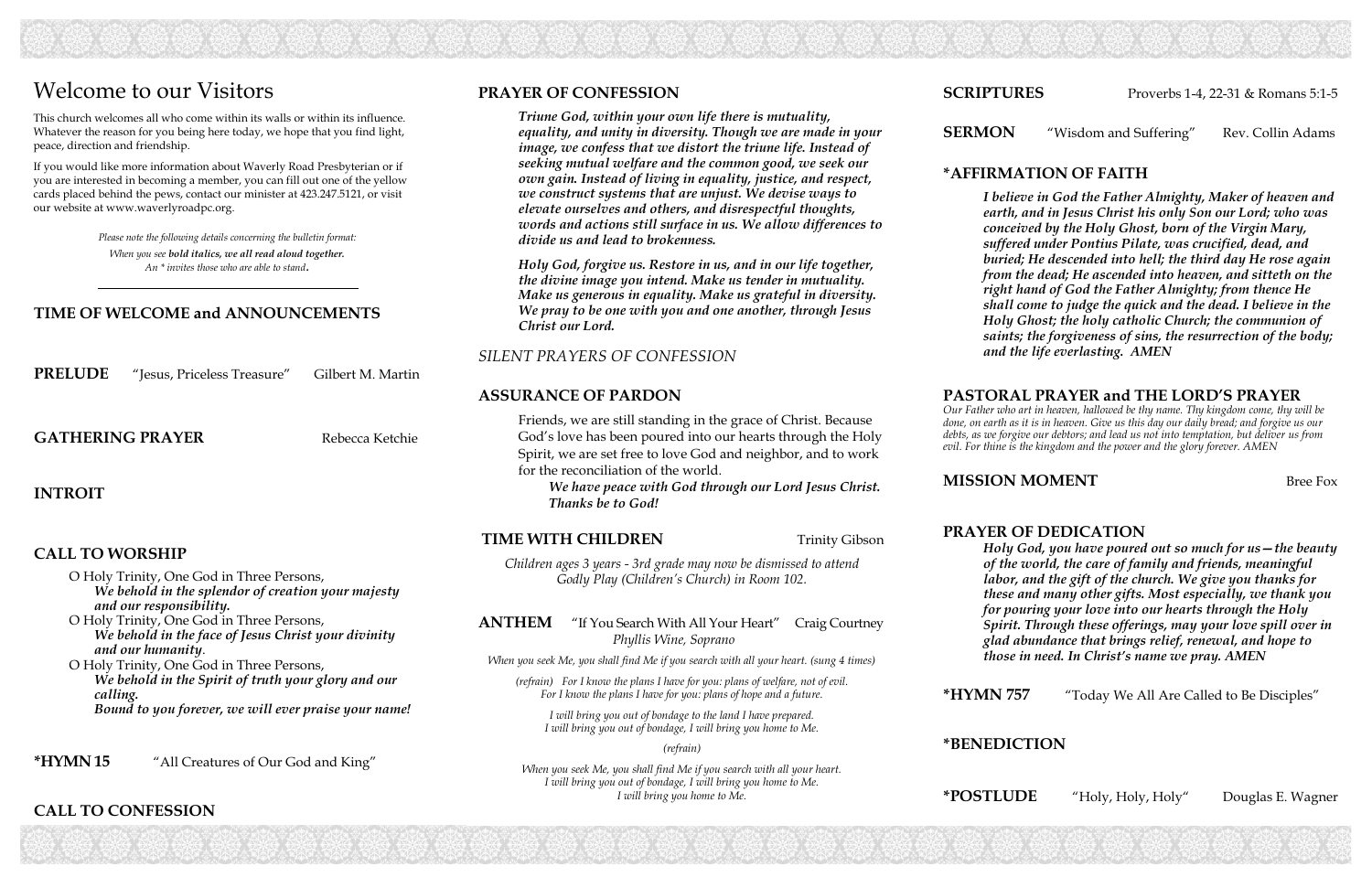

Sometimes called "The Canticle of the Sun," this cosmic roll call allows human beings to give voice to all creation. One of the earliest religious poems in the Italian language, it is made even more expansive by this broad, repetitive melody with interspersed "Alleluias."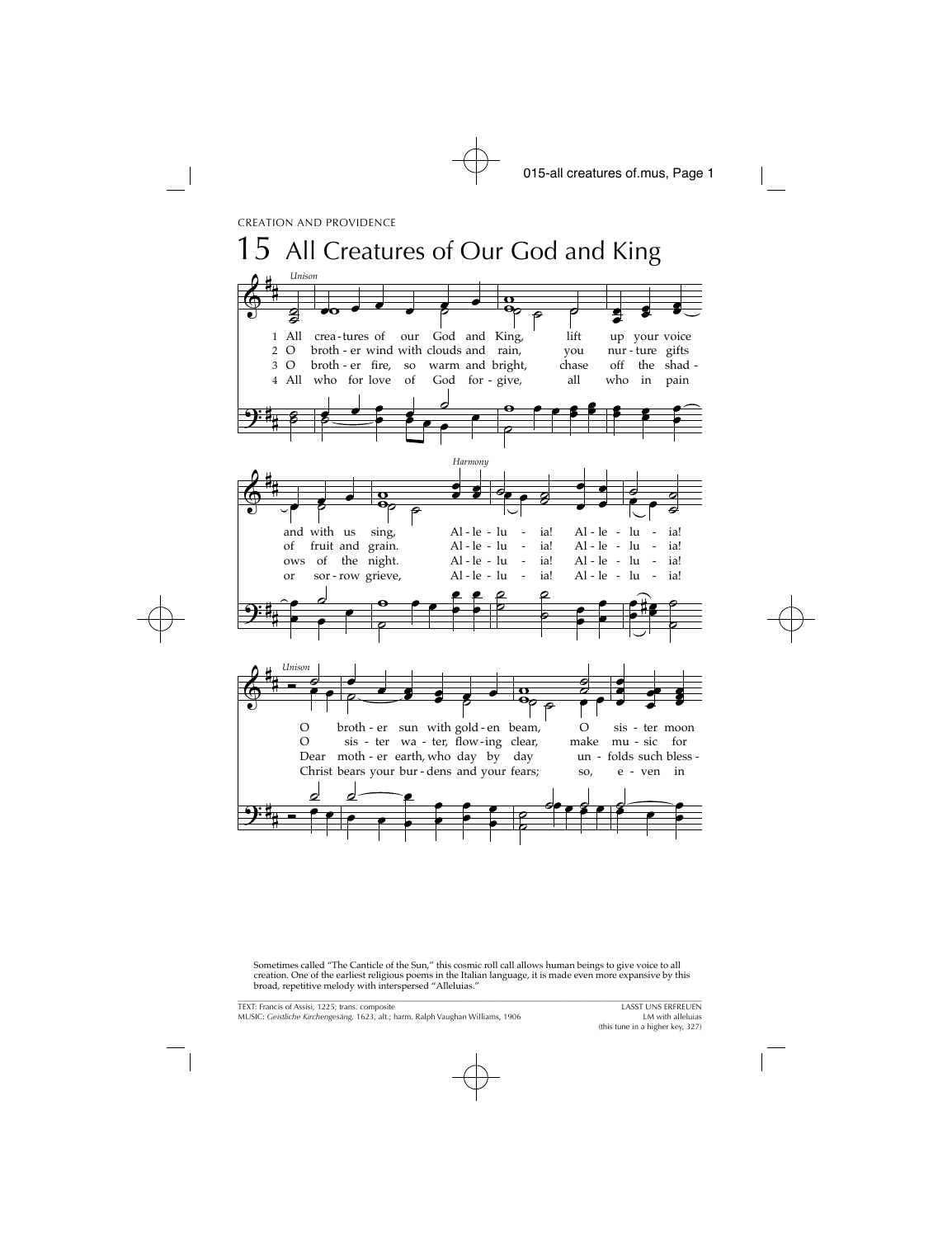

- 5 And you, most gentle sister death, waiting to hush our final breath: Alleluia! Alleluia! Since Christ our light has pierced your gloom, fair is the night that leads us home. Sing praises! Alleluia! Alleluia! Alleluia! Alleluia!
	- 6 O sisters, brothers, take your part, and worship God with humble heart. Alleluia! Alleluia! All creatures, bless the Father, Son, and Holy Spirit, Three in One! Sing praises! Alleluia! Alleluia! Alleluia! Alleluia!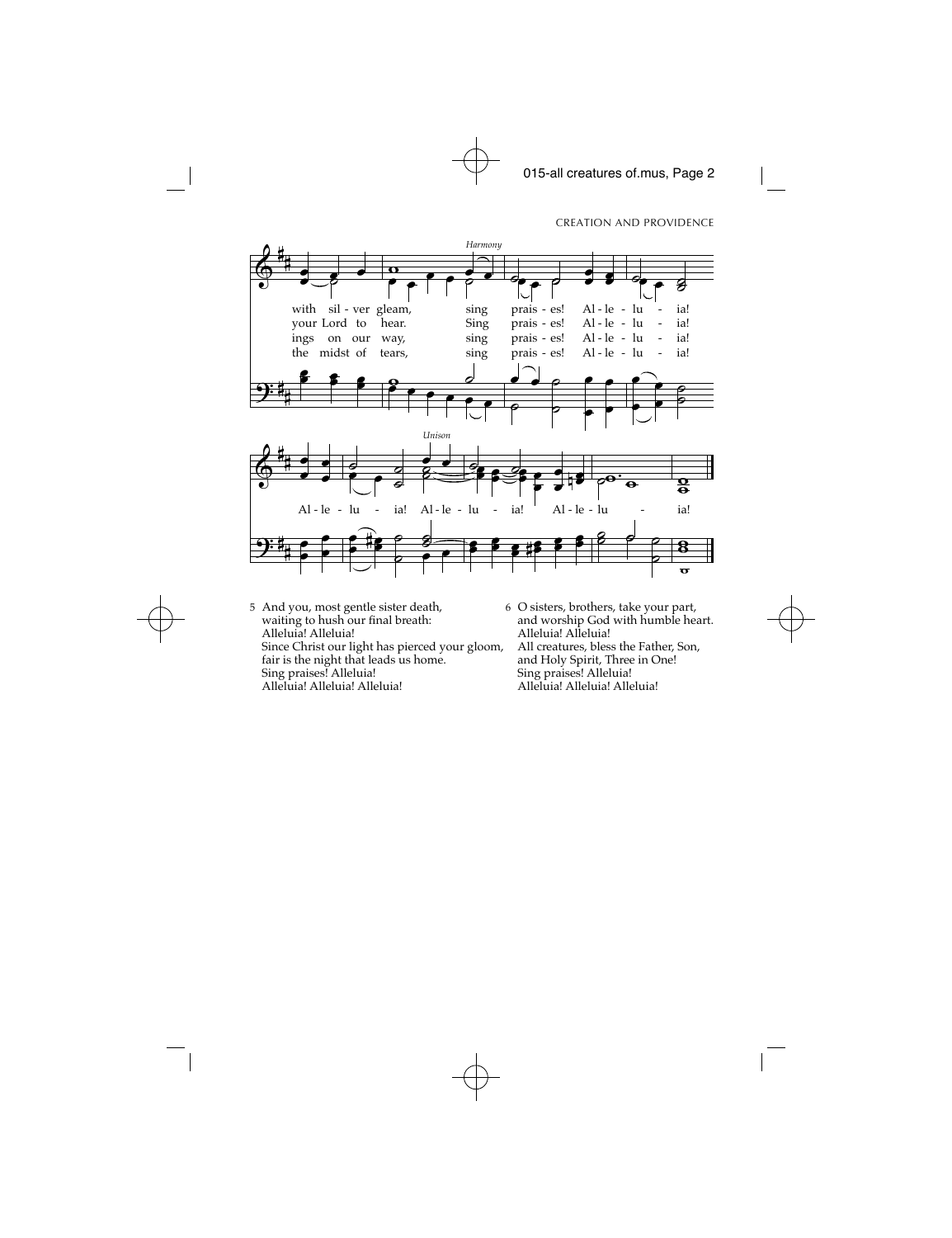

This text placing stewardship in the context of faithful witness was written by a retired Presbyterian minister to be part of the 1986 stewardship campaign titled "Called to Be Disciples." The tune name recalls the Sussex village where the arranger first heard the melody.

\_\_\_\_\_\_\_\_\_\_\_\_\_\_\_\_\_\_\_\_\_\_\_\_\_\_\_\_\_\_\_\_\_\_\_\_\_\_\_\_\_\_\_\_\_\_\_\_\_\_\_\_\_\_\_\_\_\_\_\_\_\_\_\_\_\_\_\_\_\_\_\_\_\_\_\_\_\_\_\_\_\_\_\_\_\_\_\_\_\_\_\_\_\_\_\_\_\_\_\_\_\_\_\_\_\_\_\_\_\_\_\_\_\_\_\_\_